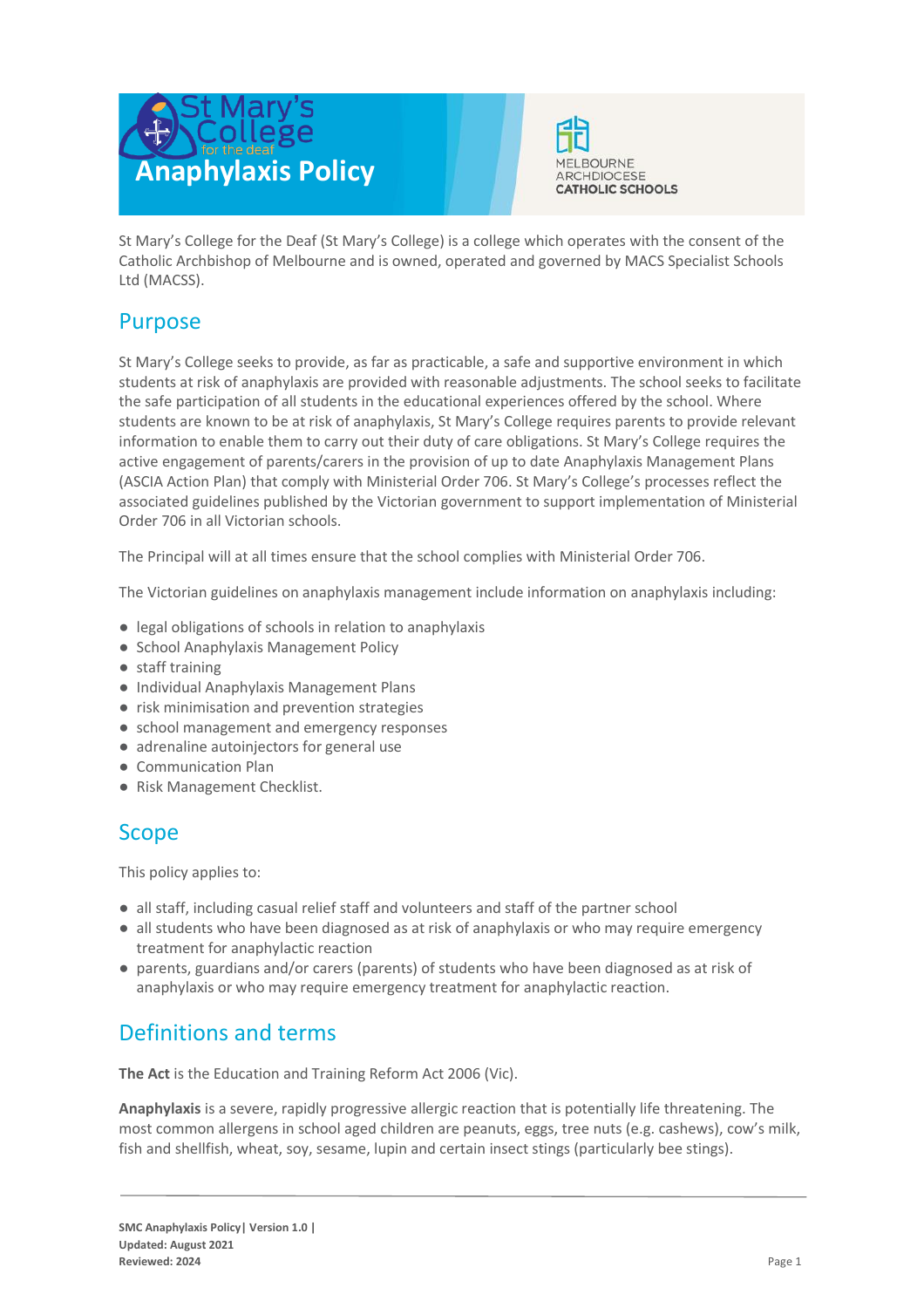**ASCIA** is an acronym, short for Australasian Society of Clinical Immunology and Allergy, the peak professional body of clinical immunology and allergy in Australia and New Zealand.

**ASCIA Action Plan** is the plan that is a nationally recognised action plan for anaphylaxis developed by ASCIA. These plans are device specific; that is, they list the student's prescribed adrenaline autoinjector (e.g. EpiPen® or EpiPen® Jr) and must be completed by the student's medical practitioner. Should a different adrenaline autoinjector become available in Australia, then a different ASCIA Action Plan specific to that device would be developed. This plan is one of the components of the student's **Individual Anaphylaxis Management Plan**.

**Autoinjector** is an adrenaline autoinjector device, approved for use by the Commonwealth Government Therapeutic Goods Administration, which can be used to administer a single premeasured dose of adrenaline to those experiencing a severe allergic reaction (anaphylaxis).

**The Department** is the Victorian Department of Education and Training

**The Guidelines** are the Anaphylaxis Guidelines – A resource for managing severe allergies in Victorian schools, published by the Department of Education and Training for use by all schools in Victoria and updated from time to time.

**Online training course** is the ASCIA Anaphylaxis e-training for Victorian Schools approved by the Secretary pursuant to clause 5.5.4 of Ministerial Order 706.

**Ministerial Order 706** is Ministerial Order 706 - Anaphylaxis Management in Victorian Schools which outlines legislated requirements for schools and key inclusions for their Anaphylaxis Management Policy.

## Procedures

St Mary's College and each partner school operate as a combined community that includes a high level of sharing of information between both schools and a reasonable duty of care to students of the other school in accordance with the Campus Collaboration Agreement. Medical information, including Anaphylaxis and Asthma plans are collected from parents by St Mary's College and shared regularly with each partner school.

To ensure a streamlined response, to medical emergencies, St Mary's College students attend the First Aid room of the partner school where staff on duty have medical information on hand for all St Mary's College students. The partner school's procedures include notifying the Head of Campus or Teacher of the deaf about any student who has attended for treatment.

The Principal engages with the parents of students at risk of anaphylaxis to develop risk minimisation strategies and management strategies. The Principal also takes reasonable steps to ensure each staff member of St Mary's College and the partner school has adequate knowledge about allergies, anaphylaxis and the school's expectations in responding to an anaphylactic reaction. The principal purchases additional adrenaline autoinjectors for general use. These are stored in the first aid room of the partner school and in the school's portable first aid kit as required.

As reflected in Ministerial Order 706 and the school's enrolment agreement, parents are required to provide the school with up to date medical information to enable the school to carry out its duty of care. Parents are responsible for the provision of an updated ASCIA Action Plan signed by the treating medical practitioner together with a recent photo of their child and any medications and autoinjectors referenced in the plan and recommended for administration. Parents are also responsible for replacing the recommended medication and/or autoinjectors prior to their expiry date. St Mary's College stores and displays completed ASCIA Action Plans to facilitate access for staff e.g. in staff working areas at St St Mary's College, the first aid room of the partner school and class teacher manuals. Information about some students at significant risk of anaphylaxis is included in the Yard Duty folder that includes key information about what treatment is needed. Parents must participate in an annual Program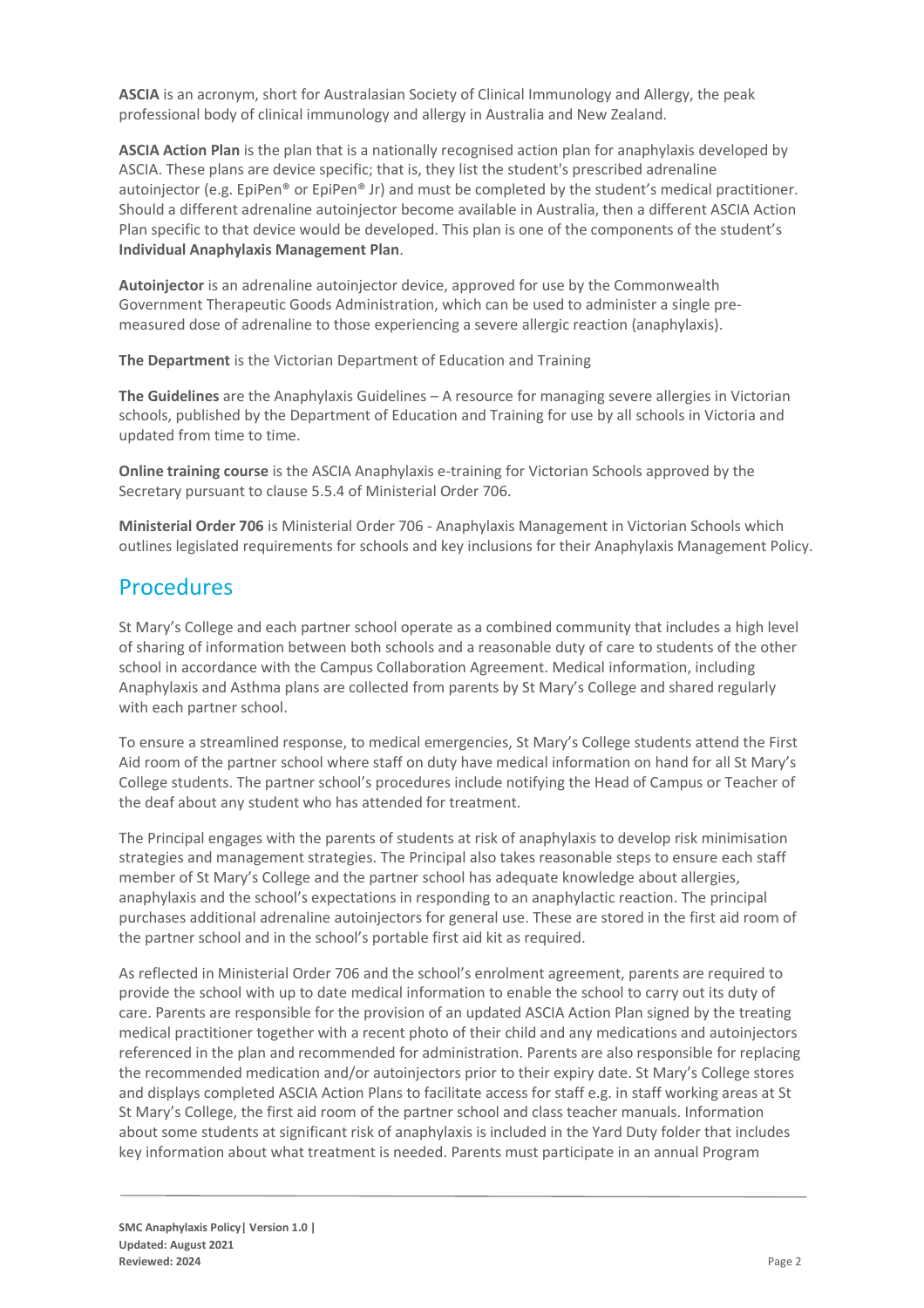Support Group meeting to revise their child's anaphylaxis management plan and update the plan based on medical advice.

## **1. Individual Anaphylaxis Management Plans**

The Principal ensures that all students who have been diagnosed by a medical practitioner with a medical condition that relates to allergy and at risk of an anaphylactic reaction have an Individual Anaphylaxis Management Plan developed in consultation with the student's parents which includes an ASCIA Action Plan. These plans will be updated:

- annually
- when the student's medical condition changes
- as soon as possible after a student has an anaphylactic reaction at school
- when a student is to participate in an off-site excursion or special event organised or attended by the school.

St Mary's College requires the plan to be in place as soon as practicable after the student is enrolled and where possible before their first day of school. An Interim Management Plan will be put into place for a student who is diagnosed with anaphylaxis after enrolment at the school until the Individual Anaphylaxis Management Plan is developed. The principal or delegate will develop an interim plan in consultation with parents. Training and a briefing will occur as soon as possible after the interim plan is developed.

The principal is responsible for the plans. Completed plans would be uploaded by the Principal or the administration officer at the Principal's direction to SIMON (the Learning Management System).

The Individual Anaphylaxis Management Plan will comply with Ministerial Order 706 and record:

- student allergies
- locally relevant risk minimisation and prevention strategies
- names of people responsible for implementing risk minimisation and prevention strategies
- storage of medication
- student emergency contact details
- student ASCIA Action Plans.

The student's Individual Anaphylaxis Management Plan is reviewed, in consultation with the student's parents in all of the following circumstances:

- annually
- if the student's medical condition, insofar as it relates to allergy and the potential for anaphylactic reaction, changes
- as soon as practicable after the student has an anaphylactic reaction at School
- when the student is to participate in an off-site activity, such as camps and excursions, or at special events conducted, organised or attended by the School (e.g. class parties, elective subjects, cultural days, fetes, incursions), whether arranged by St Mary's College or the partner school.

See Anaphylaxis Support Resource 1: Example of Individual anaphylaxis management plan

## **2. Risk minimisation and prevention strategies**

St Mary's College ensures that risk minimisation and prevention strategies are in place for all relevant in-school and out-of-school settings which include (but are not limited to) the following:

- during classroom activities held at St Mary's or the partner school (including class rotations, specialist and elective classes)
- between classes and other breaks
- in canteens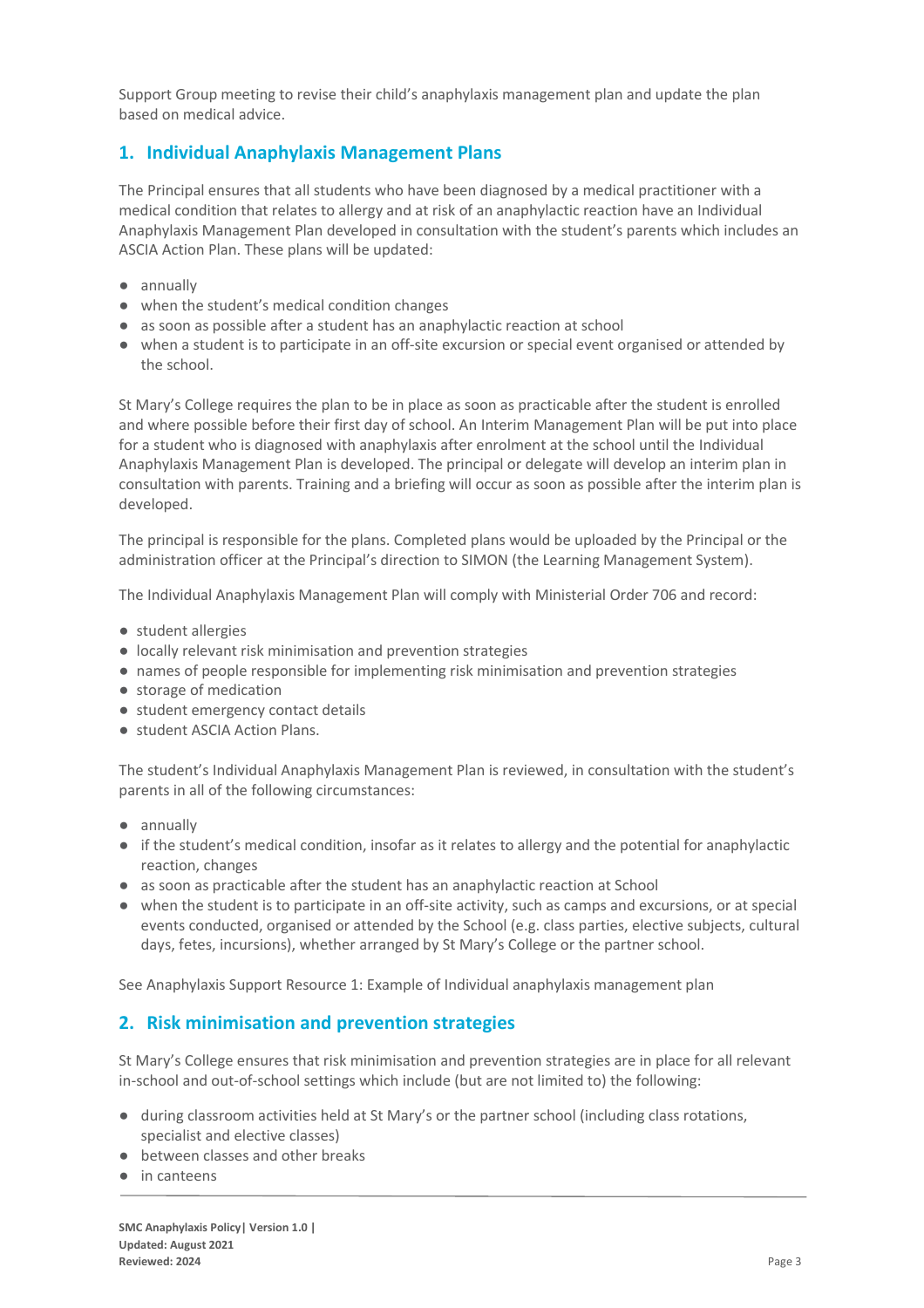- during recess and lunch times
- before and after school where supervision is provided (excluding Out-of-School-Hours-Care)
- special events including incursions, sports, cultural days, fetes or class parties, excursions and camps.

St Mary's College does not ban certain types of foods (e.g. nuts) as it is not practicable to do so, and is not a strategy recommended by the Department or the Royal Children's Hospital. However, the school avoids the use of nut-based products in all school activities, request that parents do not send those items to school if at all possible; that the canteen eliminate or reduce the likelihood of such allergens, and the school reinforces the rules about not sharing and not eating foods that were not provided from home. These strategies are consistent with the practices of the partner schools.

In consultation with the principal of the partner school, St Mary's College Principal regularly reviews the risk minimisation strategies outlined in Appendix A: Risk Minimisation in light of information provided by parents related to the risk of anaphylaxis.

See Appendix A: Risk Minimisation strategies for schools.

## **3. Register of students at risk of anaphylactic reactions**

The principal has nominated a staff member to maintain an up-to-date register of students at risk of anaphylactic reaction. This information is shared with all staff of St Mary's College and the partner school and accessible to all staff in an emergency.

## **4. Location of the Plans, storage and accessibility of autoinjectors (EpiPens)**

The location of individual anaphylaxis management plans and ASCIA plans during on-site normal school activities and during off-site activities is known to staff of both schools so they are accessible in an emergency. This includes the first aid room at the partner school. St Mary's College students are aware that their plans and Epipens are located here and to seek assistance from the nurse or first aid staff on duty.

It is the responsibility of the principal to purchase autoinjectors for the school for general use:

as a back-up to autoinjectors that are provided for individual students by parents, in case there is a need for an autoinjector for another patient who has not previously been diagnosed at risk of anaphylaxis.

The Principal determines the number of additional autoinjector(s) required. In doing so, the Principal should take into account the following relevant considerations:

- the number of students enrolled at the school who have been diagnosed as being at risk of anaphylaxis, including those with an ASCIA Action Plan for allergic reactions (they are potentially at risk of anaphylaxis)
- the accessibility of autoinjectors (and the type) that have been provided by parents of students who have been diagnosed as being at risk of anaphylaxis
- the availability and sufficient supply of autoinjectors for general use in specified locations at both schools including in the school yard, and at excursions, camps and special events conducted, organised or attended by the school
- that autoinjectors for general use have a limited life, and will usually expire within 12–18 months, and will need to be replaced at the school's expense either at the time of use or expiry, whichever is first.

The Principal needs to determine the type of autoinjector to purchase for general use. In doing so, it is important to note the following:

● auto-injectors available in Australia are EpiPen® and EpiPen Jnr®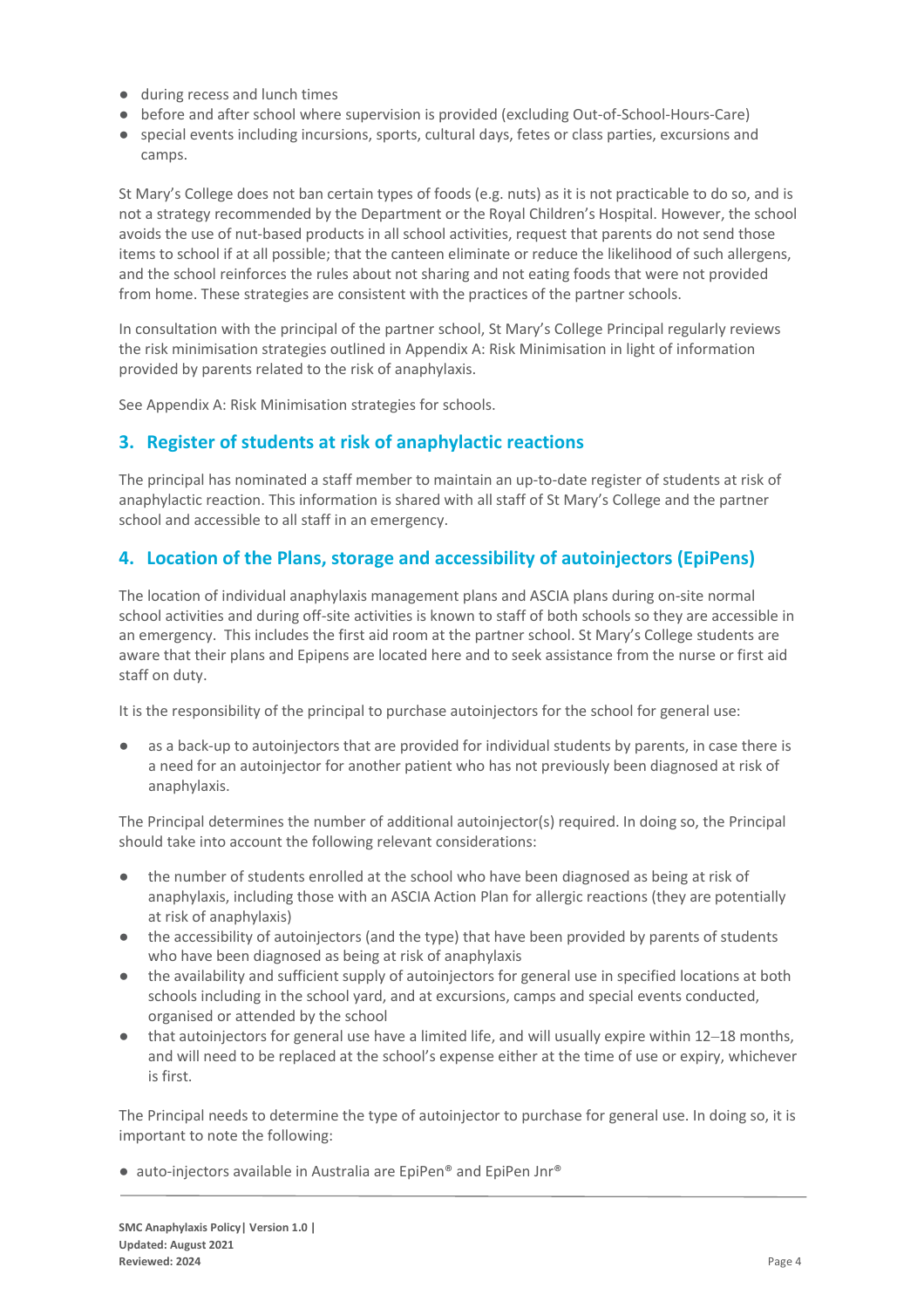● auto-injectors are designed so that anyone can use them in an emergency.

#### 4.1 When to use an Autoinjector for general use

Autoinjectors for general use will be used when:

- a student's prescribed autoinjector does not work, is misplaced, out of date or has already been used
- when instructed by a medical officer after calling 000
- First time reaction to be treated with adrenaline before calling 000.

*RCH help desk advises that you do not require permission or advice, this only delays the administration of adrenaline – if in doubt, give autoinjector as per ASCIA Action Plans.*

### **5. Emergency response to anaphylactic reaction**

In an emergency anaphylaxis situation, the student's ASCIA Action Plan, the emergency response procedures in this policy and general first aid procedures of the school must be followed.

The principal ensures that when a student at risk of an anaphylactic reaction is under the care or supervision of the St Mary's College or the partner school outside normal class activities, such as in the school yard, on camps or excursions or at special events conducted, organised or attended by the school, there are sufficient staff present who have been trained in accordance with Ministerial Order 706.

Details of the location of Individual Anaphylaxis Management Plans and ASCIA Plans within the school, the partner school, during excursions, camps and special events conducted, organised or attended by the school must be communicated to staff.

All staff are familiar with the location and storage and accessibility of autoinjectors in the school and the partner school, including those for general use.

The principal must determine how appropriate communication with school staff, students and parents is to occur in the event of an emergency about anaphylaxis.

Copies of the emergency procedures are prominently displayed in the relevant places in the school, for example, first aid room, classrooms and in/around other school facilities, including the canteen.

See Appendix B: Example emergency response to anaphylactic reaction procedures.

## **6. Staff training**

In compliance with Ministerial Order 706, it is recommended that all Victorian school staff undertake the online training course and have their competency in using an autoinjector tested in person within 30 days of completing the course by an Anaphylaxis Supervisor that has completed Course in Verifying the Correct Use of Adrenaline Autoinjector Devices 22303VIC. Staff are required to complete this training every two years.

School staff can also undertake face-to-face training courses in First Aid Management of Anaphylaxis 22300VIC or Course in Allergy and Anaphylaxis Awareness 10710NAT formerly 10313NAT.

St Mary's College requires all staff to participate in training to manage an anaphylaxis incident. The training should take place as soon as practicable after a student at risk of anaphylaxis enrols and, where possible, before the student's first day at school.

Staff of St Mary's College and the partner school will undertake training to manage an anaphylaxis incident if they: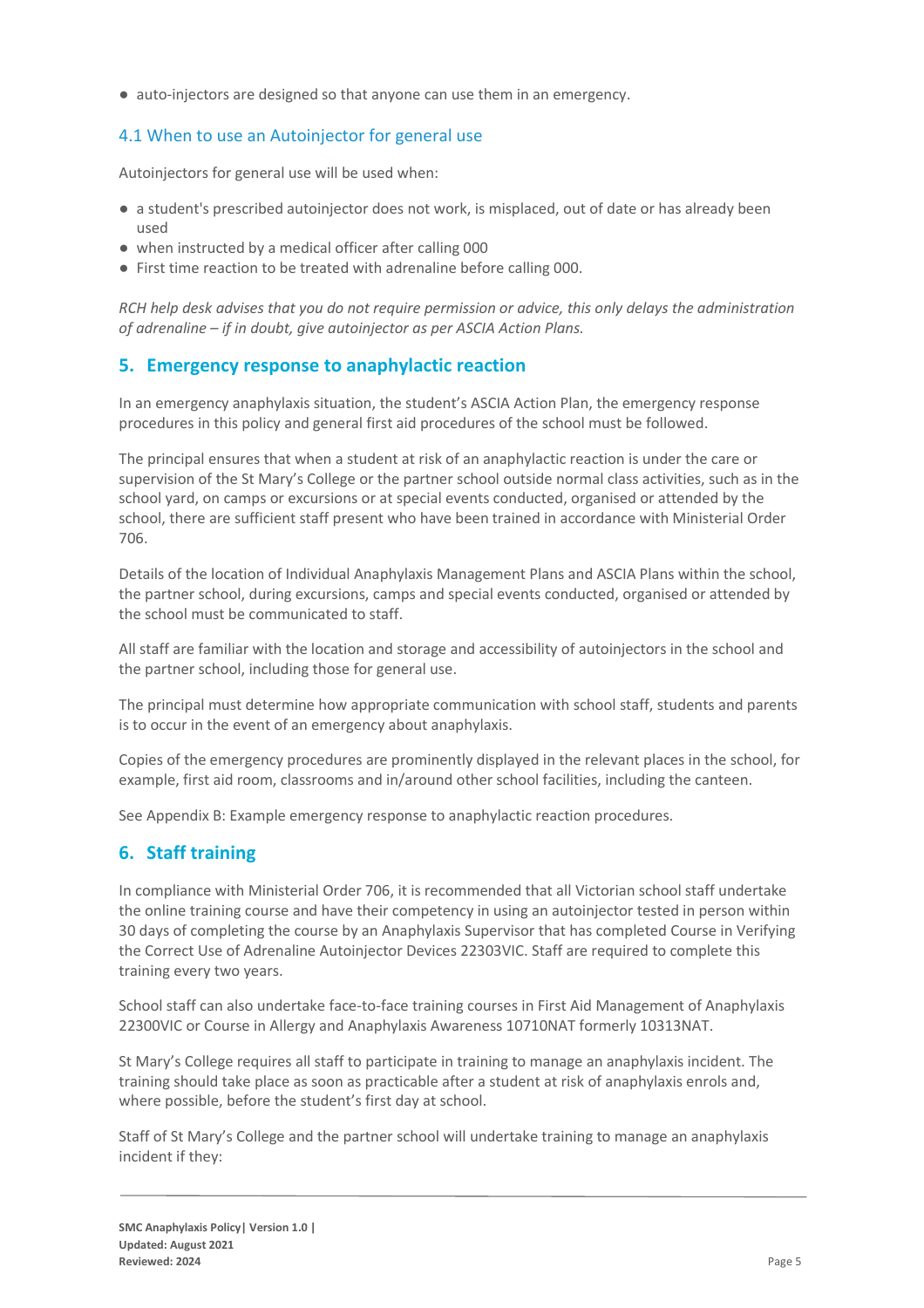- conduct classes attended by students with a medical condition related to allergy and the potential for anaphylactic reaction
- are specifically identified and requested to do so by the principal based on the principal's assessment of the risk of an anaphylactic reaction occurring while a student is under that staff member's care, authority or supervision.

St Mary's College considers where appropriate whether casual relief teachers and volunteers should also undertake training and consults with the partner school in this regard.

St Mary's College staff will:

- successfully complete an approved anaphylaxis management training course in compliance with Ministerial Order 706
- participate in the school's twice-yearly briefings conducted by the school's anaphylaxis supervisor or another person nominated by the principal, who has successfully completed an approved anaphylaxis management training program in the past two years.

A range of training programs are available and St Mary's College will determine an appropriate anaphylaxis training strategy and implement this for staff. St Mary's College will ensure that staff are adequately trained and that a sufficient number of staff are trained in the management of anaphylaxis, noting that this may change from time to time depending on the number of students with ASCIA plans.

The principal has identified two partner school staff per campus as School Anaphylaxis Supervisors. A key role is to undertake competency checks on all staff who have successfully completed the ASCIA online training course. To qualify as a School Anaphylaxis Supervisor, the nominated staff members will need to complete an accredited short course that teaches them how to conduct a competency check on those who have completed the online training course e.g. Course in Verifying the Correct Use of Adrenaline Autoinjector Devices 22303VIC. At the end of the online training course, participants who have passed the assessment module, will be issued a certificate which needs to be signed by the School Anaphylaxis Supervisor to indicate that the participant has demonstrated their competency in using an adrenaline autoinjector device.

School staff that complete the online training course will be required to repeat that training and the adrenaline autoinjector competency assessment every two years.

The Asthma Foundation has been contracted by the Catholic Education Commission of Victoria to deliver training in the Course in Verifying the Use of Adrenaline Autoinjector Devices 22303VIC. Training in this course is currently for three years.

St Mary's College notes that Course in First Aid Management of Anaphylaxis 22300VIC and Course in Allergy and Anaphylaxis Awareness 10710NAT formerly 10313NAT are face-to-face courses that comply with the training requirements outlined in Ministerial Order 706. School staff that have completed these courses will have met the anaphylaxis training requirements for the documented period of time.

#### 6.1 Twice Yearly Staff Briefing

The Principal ensures that twice yearly anaphylaxis management briefings are conducted, with one briefing held at the start of the year. The briefing is conducted by the Anaphylaxis Supervisor or another staff member who has successfully completed an Anaphylaxis Management Course in the previous two years. The school uses the template presentation for the briefing provided by the Department of Education for use in Victorian schools. These briefings are conducted by St Mary's College unless being conducted by the partner school to the staff of both school communities.

The briefing includes information about the following:

● the school's legal requirements as outlined in Ministerial Order 706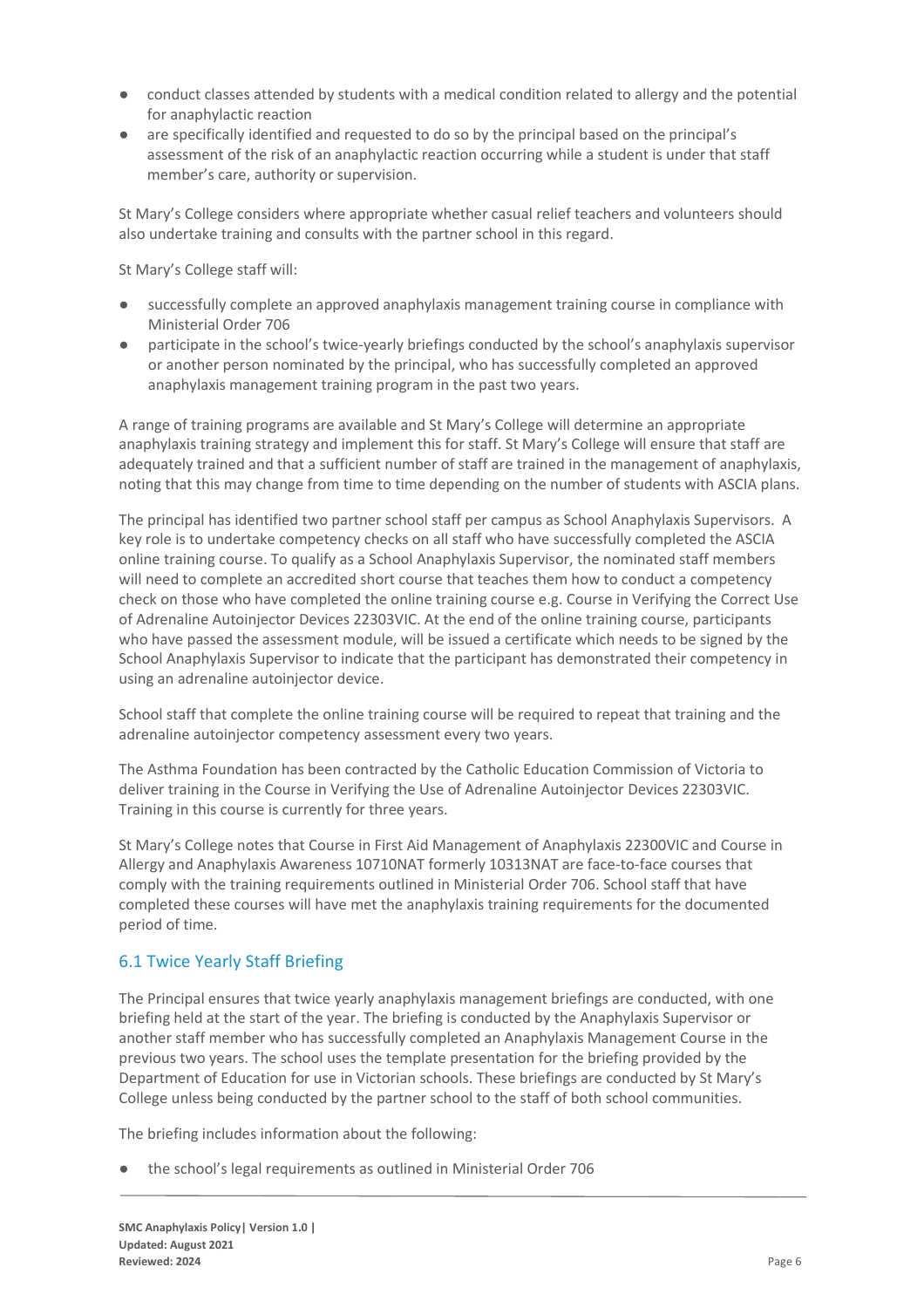- the school's anaphylaxis management policy
- causes, signs, symptoms and treatment of anaphylaxis
- identities, including pictures, of students at risk of anaphylaxis, details of their year level, allergens, medical condition and risk management plans including location of their medication
- ASCIA Action Plan for Anaphylaxis and how to use an auto injector, including practising with a trainer auto injector
- the school's general first aid and emergency responses, including how they integrate with the partner school
- location of and access to auto injectors that have been provided by parents or purchased by St Mary's College or the partner school for general use.

All school staff should be briefed on a regular basis about anaphylaxis and the school's anaphylaxis management policy.

## **7. Anaphylaxis communication plan**

The Principal is responsible for ensuring that a communication plan is developed to provide information to all school staff, partner school staff, students and parents about anaphylaxis and the school's anaphylaxis management policy.

This communication plan includes strategies for advising school staff, partner school staff, students and parents about how to respond to an anaphylaxis reaction of a student in various environments:

- during normal school activities at St Mary's College and the partner school, including in a classroom, in the school yard, in all school buildings and sites including gymnasiums and halls
- during off-site or out of school activities, including on excursions, school camps and at special events conducted, organised or attended by either school.

The Communication Plan includes procedures to inform volunteers and casual relief staff of students who are at risk of anaphylaxis and of their role in responding to an anaphylactic reaction experienced by a student in their care. The Principal ensures that the school staff are adequately trained by completing:

- First Aid Management of Anaphylaxis 22300VIC or Course in Allergy and Anaphylaxis Awareness 10710NAT formerly 10313NAT course every 3 years, or
- ASCIA e-training every 2 years together with associated competency checks by suitably trained Anaphylaxis Supervisor that has completed Course in Verifying the Correct Use of Adrenaline Autoinjector Devices 22303VIC.

AND provision of

● an in house briefing at least twice per calendar year in accordance with Ministerial Order 706.

The Principal consults with the Principals of partner schools to ensure staff of those schools are also adequately trained in one of these courses.

## **8. Procedures**

The Principal provides to staff of St Mary's College the actions and procedures to be undertaken at St Mary's College to ensure that the requirements of the MACSS policy are enacted which are also provided to the partner school.

#### **1. Register of students with anaphylaxis**

- How this information will be recorded, what will be included.
- Where it is located.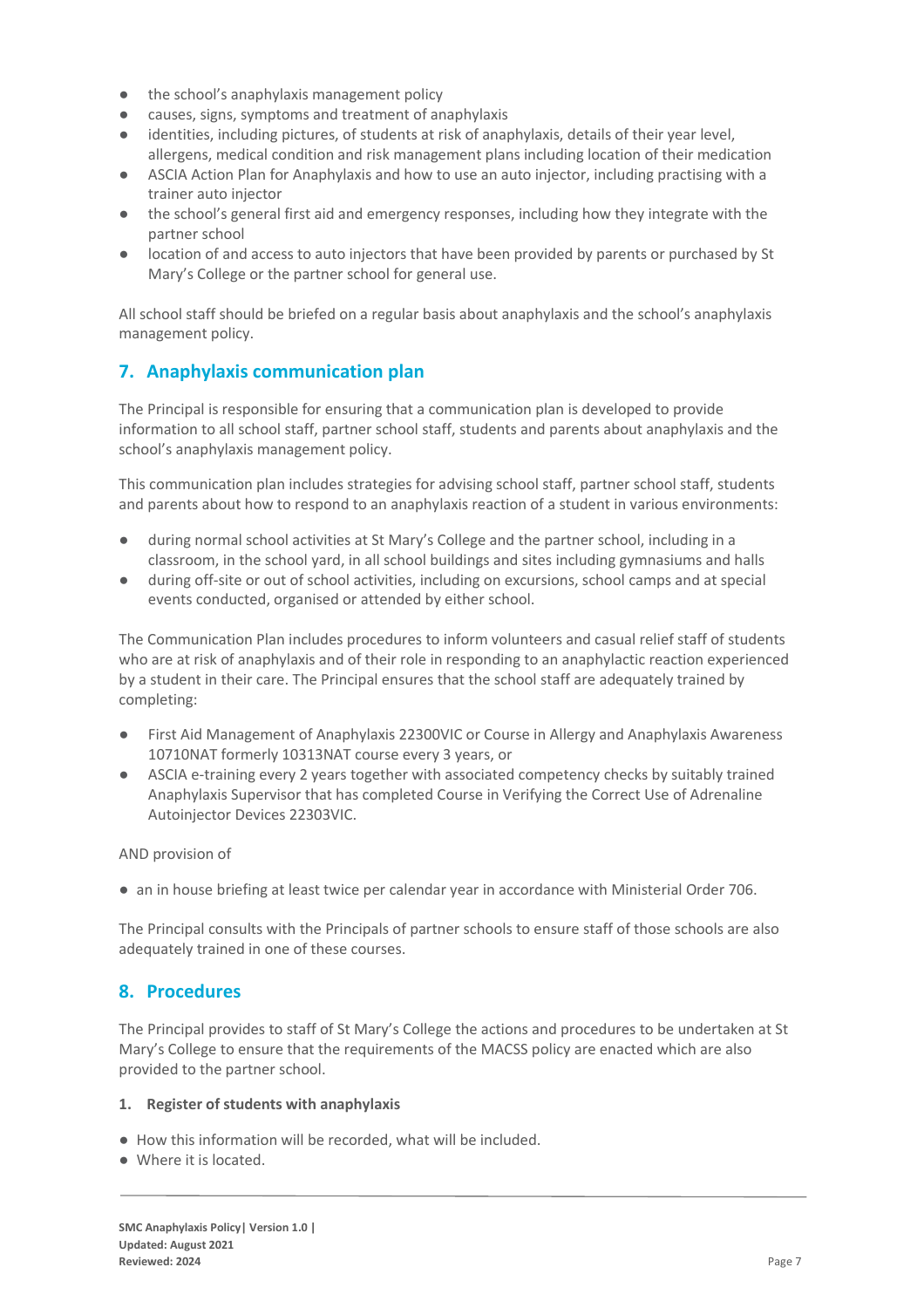● Who will maintain and update the register.

#### **2. Location, storage and accessibility of autoinjectors (EpiPen)**

- Where the plans and EpiPen's are located at St Mary's College students and those for general use.
- Where the plans and EpiPen's are located at the partner school students and those for general use.
- Procedures for camps, excursions and special activities.

#### **3. Emergency Response**

- Complete and up-to-date list of students identified at risk of anaphylaxis and where this is located at St Mary's College and at the partner school.
- Details of Individual Anaphylaxis Management Plans and ASCIA action plans and their locations within each school and during off site activities or special events.
- Location and storage of autoinjectors, including those for general use, at both schools.
- How appropriate communication with staff, students, parents is to occur.

#### **Staff training**

- Expectations in the school for training and how this is done.
- How the records of training are maintained and by whom.
- Who are the anaphylaxis supervisors in each school?

#### **4. Communication plan**

- Outline the practices within the school for the following.
- Raising staff awareness arrangements for twice yearly briefing, regular briefings, induction of new staff, CRT staff, etc.
- Raising student awareness Use of fact sheets, posters with messages about anaphylaxis, peer support, etc.
- Working with parents developing open, cooperative relationships with parents, how information will be shared; requesting and updating medical information.
- Methods for raising school community awareness e.g. Newsletter, website, information nights, assemblies.

## **9. ANNUAL RISK MANAGEMENT CHECKLIST**

The Principal completes the Annual Risk Management Checklist to ensure the obligations of Ministerial Order 706 are monitored.

If St Mary's College has a minimum of one student at risk of anaphylaxis, there will be an anaphylaxis policy in place that the Principal reviews annually.

## Anaphylaxis Support Resources

Anaphylaxis Support Resource 1: Individual Anaphylaxis Management Plan

Anaphylaxis Support Resource 2: Risk Assessment Checklist for camps, excursions, etc.

Anaphylaxis Support Resource 3: Annual risk assessment checklist

#### **Related policies**

Asthma Management Policy

Emergency Management Plan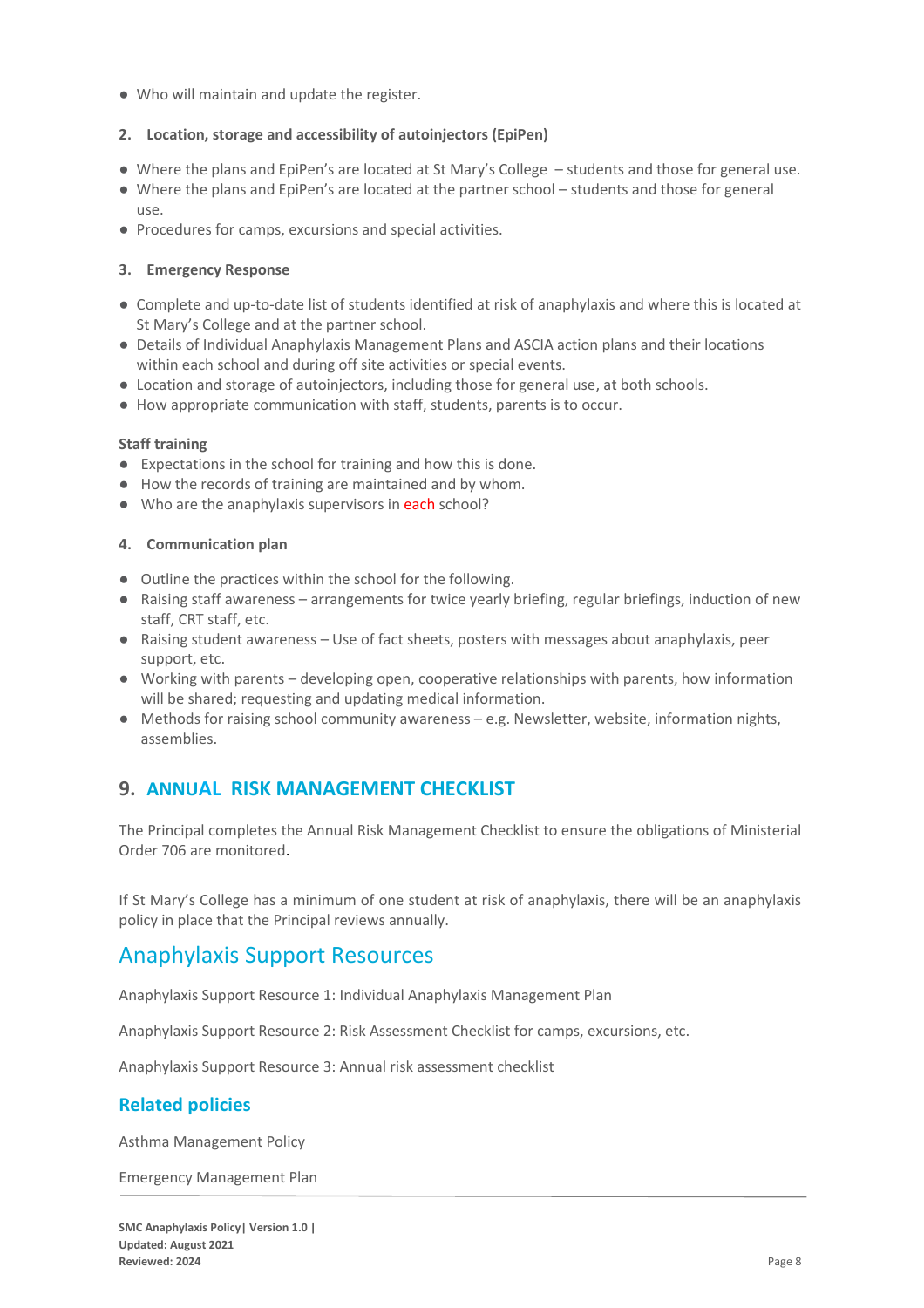First Aid Policy

Distribution of Medicines Policy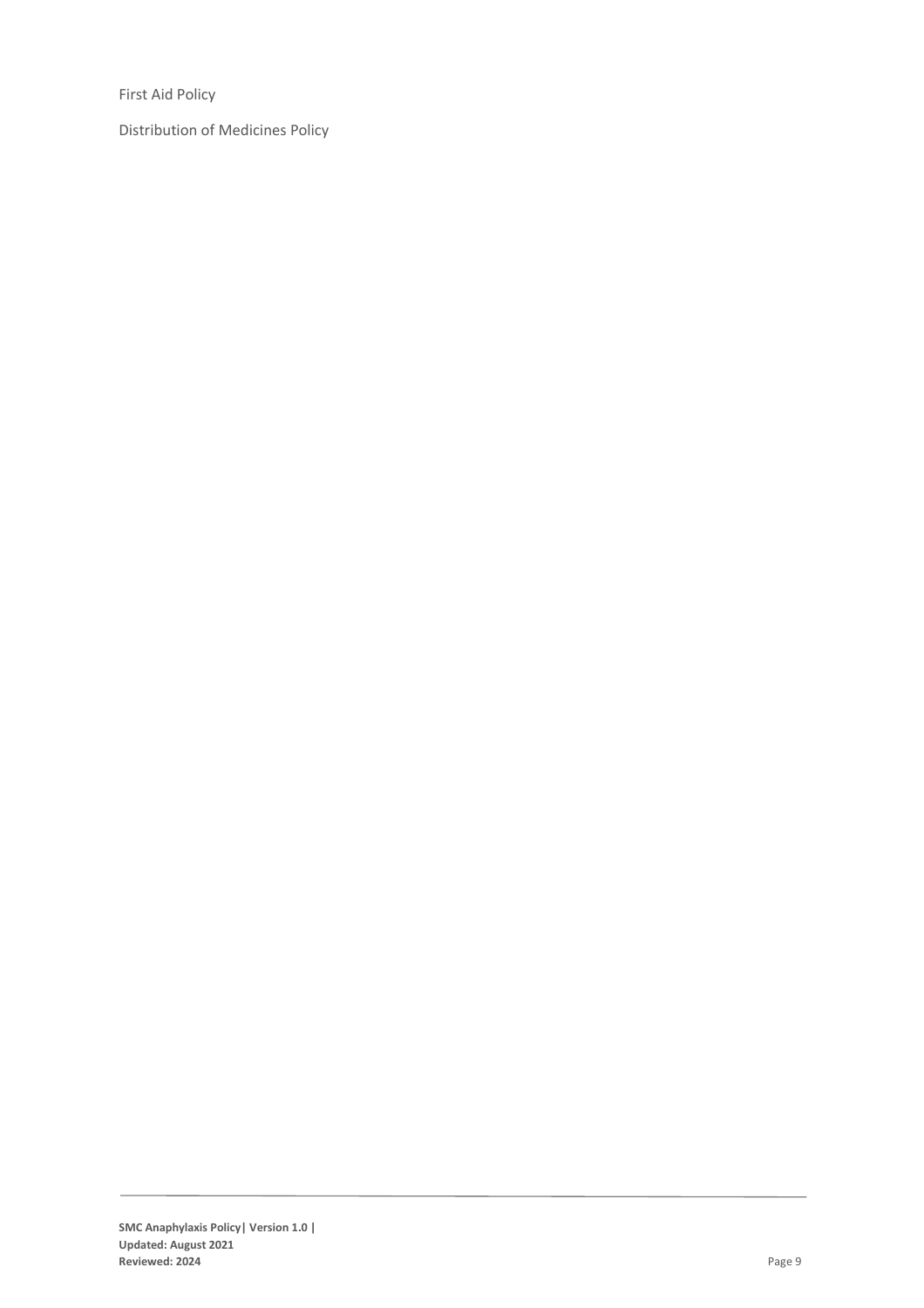# Appendix A: Risk Minimisation strategies for schools

## **In-school settings**

## Learning Areas/Classrooms

| 1. | A copy of each student's Individual Anaphylaxis Management Plan will be easily accessible kept<br>in the First Aid room of each partner school and on Operoo (CareMonkey). Each student's<br>individual Action Plan for Anaphylaxis is also kept on their profile in SIMON Learning<br>Management System for easy access by staff as well as the Administration Office of St Mary's<br>College and each partner school. |  |
|----|-------------------------------------------------------------------------------------------------------------------------------------------------------------------------------------------------------------------------------------------------------------------------------------------------------------------------------------------------------------------------------------------------------------------------|--|
| 2. | Where food-related activities are planned, St Mary's College staff will liaise with parents ahead<br>of time                                                                                                                                                                                                                                                                                                            |  |
| 3. | Use non-food treats where possible, but if food treats are used in class it is recommended that<br>parents of students with food allergy provide a treat box with alternative treats. Alternative<br>treat boxes should be clearly labelled and only handled by the student.                                                                                                                                            |  |
| 4. | Staff will not provide food items from external sources to students who are at risk of<br>anaphylaxis                                                                                                                                                                                                                                                                                                                   |  |
| 5. | Lunch box items/Treats from other students in class should not contain the substances to<br>which the student is allergic. Staff will avoid the use of food items as 'treats.'                                                                                                                                                                                                                                          |  |
| 6. | Products labelled as containing specific allergens known to impact students e.g. 'may contain<br>traces of nuts' should not be served to students allergic to nuts. Products labelled 'may<br>contains milk or egg' should not be served to students with milk or egg allergy.                                                                                                                                          |  |
| 7. | Staff will be aware of possible hidden allergens in food and other substances used in cooking,<br>food technology, science and art classes including packaging e.g. peanut butter containers, egg<br>containers etc. They will also be vigilant where these substances may be used in classes<br>attended at the partner school.                                                                                        |  |
| 8. | All cooking utensils, preparation dishes, plates, knives and forks etc. will be washed and<br>cleaned thoroughly after preparation of food and cooking                                                                                                                                                                                                                                                                  |  |
| 9. | St Mary's College acknowledges that children with food allergy need special care when cooking<br>or doing food technology. St Mary's College will liaise with parents prior to the student                                                                                                                                                                                                                              |  |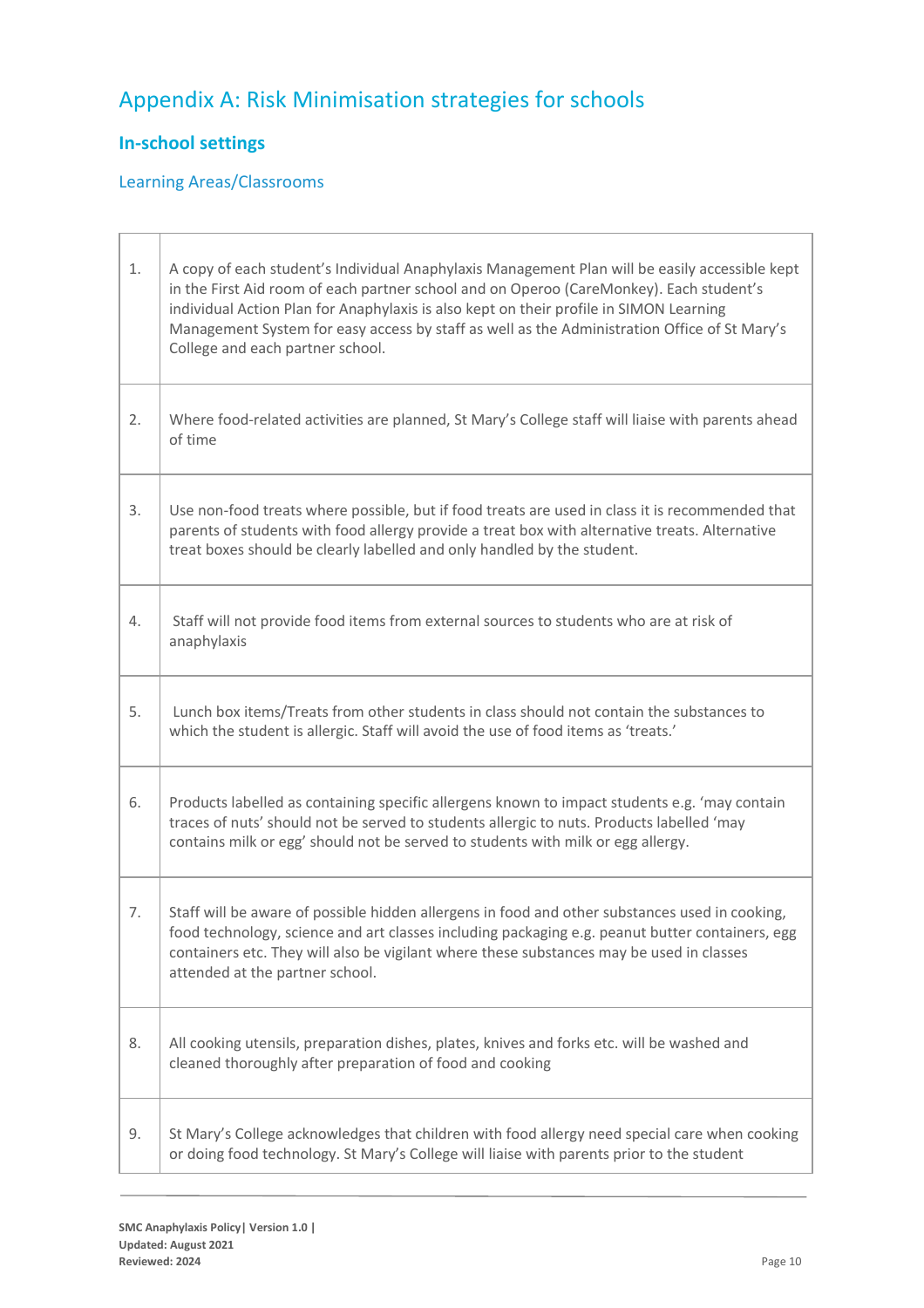|     | undertaking these activities/subjects. St Mary's College will utilise the resources available to<br>support decision making processes noting that helpful information is available at:<br>www.allergyfacts.org.au/images/pdf/foodtech.pdf                                                                                                                                                            |
|-----|------------------------------------------------------------------------------------------------------------------------------------------------------------------------------------------------------------------------------------------------------------------------------------------------------------------------------------------------------------------------------------------------------|
| 10. | St Mary's College will regularly undertake discussions with students about the importance of<br>washing hands, eating their own food and not sharing food                                                                                                                                                                                                                                            |
| 11. | The Head of Campus informs teachers of the partner school, emergency teachers, specialists,<br>teachers and volunteers of the names of any students at risk of anaphylaxis, the location of<br>each student's Individual Anaphylaxis Management Plan and EpiPen, the School's Anaphylaxis<br>Policy and each person's responsibility in managing an incident i.e. seeking a trained staff<br>member. |

# School Grounds

| 1. | St Mary's College regularly liaises with First Aid staff of each partner school to review plans to<br>ensure that sufficient school staff trained in the administration of the adrenaline autoinjector<br>(i.e. EpiPen <sup>®</sup> ) are on yard duty and be able to access and autoinjector and respond quickly to an<br>allergic reaction if needed.                                                                                                                                                                                                                                                                                                                           |
|----|-----------------------------------------------------------------------------------------------------------------------------------------------------------------------------------------------------------------------------------------------------------------------------------------------------------------------------------------------------------------------------------------------------------------------------------------------------------------------------------------------------------------------------------------------------------------------------------------------------------------------------------------------------------------------------------|
| 2. | St Mary's College reviews processes to ensure that EpiPens and Individual Anaphylaxis Plans are<br>easily accessible from the school grounds                                                                                                                                                                                                                                                                                                                                                                                                                                                                                                                                      |
| 3. | St Mary's College ensures the partner school has an emergency response procedure and<br>communication plan regarding St Mary's College students in place for Staff on Duty so medical<br>information can be retrieved quickly if an allergic reaction occurs in the yard. Partner school staff<br>are aware of the school process for seeking support (notify the Head of Campus or Teacher for<br>the Deaf and first aid team) if an anaphylactic reaction occurs during recess or lunch time.<br>Staff in secondary settings use walkie talkies whilst on yard-duty to communicate with the First<br>Aid staff on duty Front Administration Office in the case of an emergency. |
| 4. | Staff on duty at both schools are able to identify by face those students at risk of anaphylaxis                                                                                                                                                                                                                                                                                                                                                                                                                                                                                                                                                                                  |
| 5. | Students with anaphylactic responses to insects are encouraged to stay away from water or<br>flowering plants                                                                                                                                                                                                                                                                                                                                                                                                                                                                                                                                                                     |
| 6. | St Mary's College liaises with partner schools to ensure lawns are regularly mowed and bins are<br>covered and will immediately bring any concerns to the partner school                                                                                                                                                                                                                                                                                                                                                                                                                                                                                                          |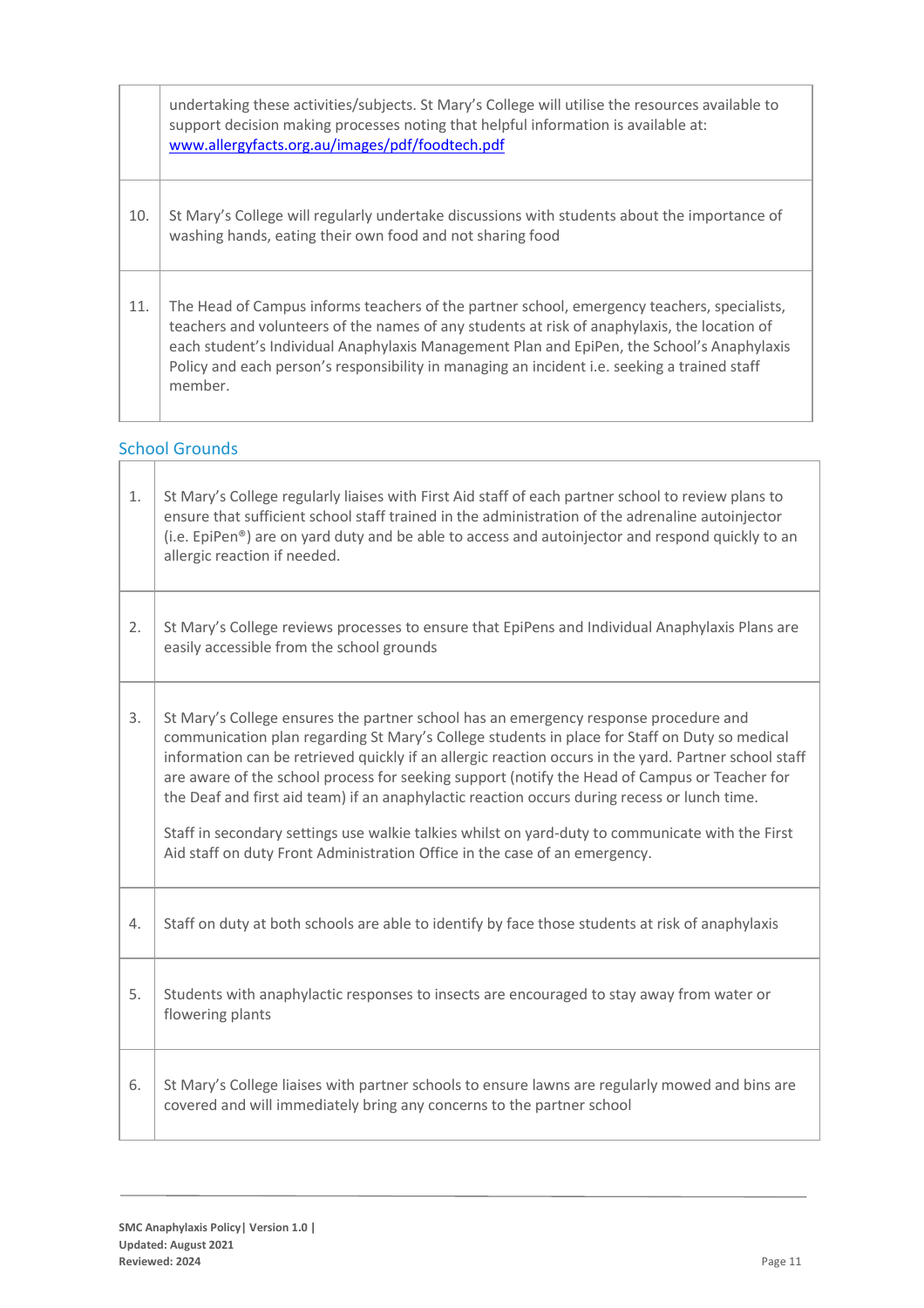7. Students are to keep drinks and food covered while outdoors

#### Special Events (e.g. sporting events, incursions, class parties, etc)

| 1. | St Mary's College ensures that sufficient staff, who have been trained in the administration of an<br>autoinjector, are supervising students to be able to respond quickly to an anaphylactic reaction if<br>required. All staff at St Mary's College are required to maintain current first aid qualificatons.                                                                                                                                                                                                                                                                                                                                                                        |
|----|----------------------------------------------------------------------------------------------------------------------------------------------------------------------------------------------------------------------------------------------------------------------------------------------------------------------------------------------------------------------------------------------------------------------------------------------------------------------------------------------------------------------------------------------------------------------------------------------------------------------------------------------------------------------------------------|
| 2. | Staff avoid using food in activities or games or as rewards                                                                                                                                                                                                                                                                                                                                                                                                                                                                                                                                                                                                                            |
| 3. | St Mary's College consults with parents in advance of planned special events to either develop an<br>alternative food menu or request the parent to send a meal for the student/s at risk                                                                                                                                                                                                                                                                                                                                                                                                                                                                                              |
| 4. | Parents of other students are informed in advance about foods that may cause allergic reactions<br>in students at risk and request that they avoid providing students with treats containing known<br>allergens whilst they are at a special school event                                                                                                                                                                                                                                                                                                                                                                                                                              |
| 5. | Party balloons are not used if a student has an allergy to latex                                                                                                                                                                                                                                                                                                                                                                                                                                                                                                                                                                                                                       |
| 6  | Where students from other schools are participating in an event at St Mary's College or the<br>partner school, staff consider requesting information from the participating schools about any<br>students who will be attending the event who are at risk of anaphylaxis. In this instance, staff will<br>seek agreement on strategies to minimise the risk of a reaction while the student is visiting the<br>school. This should include a discussion of the specific roles and responsibilities of the partner<br>and visiting school. Students at risk of anaphylaxis will be required to bring their own adrenaline<br>autoinjector with them to events outside their own school. |

## **Out-of-school settings/Excursions/Camps/Tours**

St Mary's College determines which of the strategies set out below apply in the specific context for the out-of-school setting involved in the planned activity. The strategies that are appropriate will be determined with consideration of factors such as the age and independence of the student, the facilities and activities available, and the general environment. Not all strategies will be relevant for each school activity. As appropriate to the activity, St Mary's College consults with the partner school in determining the strategy.

#### Travel to and from school by bus

1. School staff consult with parents of students at risk of anaphylaxis and the bus service provider to ensure that appropriate risk minimisation strategies are in place to manage an anaphylactic reaction should it occur on the way to or from the school or venue on the bus. This includes the availability and administration of an adrenaline autoinjector. The adrenaline autoinjector and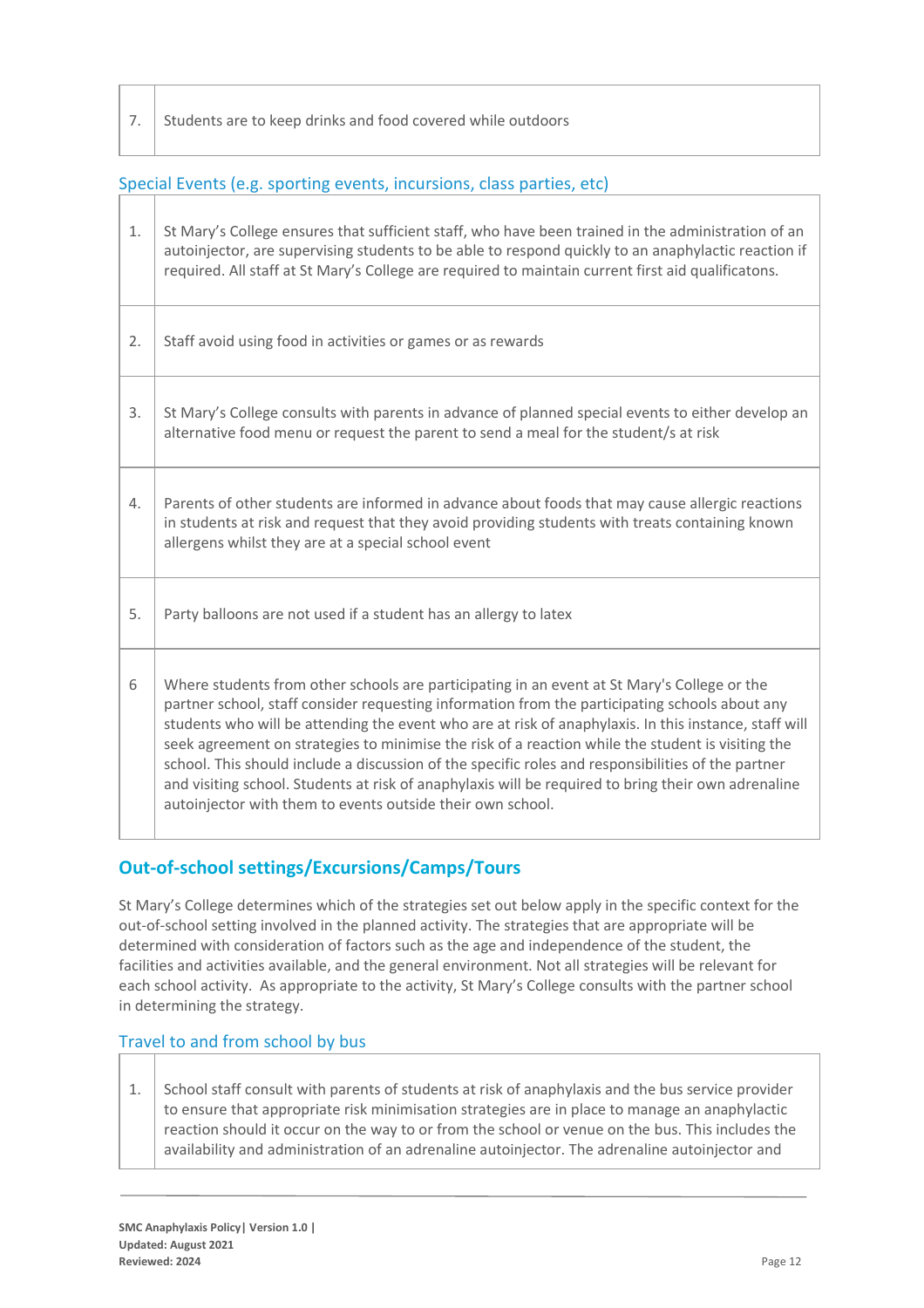ASCIA Action Plan for Anaphylaxis must be with the student on the bus even if this child is deemed too young to carry an adrenaline autoinjector on their person at school.

# Field trips/excursions/sporting events

| 1. | Risk Assessment is undertaken for each individual student attending. If a student/s at risk of<br>anaphylaxis is attending, sufficient school staff supervising the special event will be trained in the<br>administration of an adrenaline autoinjector and be able to respond quickly to an anaphylactic<br>reaction if required.                                                                                                                                                                                                                                                                                 |  |
|----|---------------------------------------------------------------------------------------------------------------------------------------------------------------------------------------------------------------------------------------------------------------------------------------------------------------------------------------------------------------------------------------------------------------------------------------------------------------------------------------------------------------------------------------------------------------------------------------------------------------------|--|
| 2. | A school staff member or team of school staff trained in the recognition of anaphylaxis and the<br>administration of the adrenaline autoinjector attends field trips or excursions.                                                                                                                                                                                                                                                                                                                                                                                                                                 |  |
| 3. | School staff and venue staff should avoid using food in activities or games, including as rewards                                                                                                                                                                                                                                                                                                                                                                                                                                                                                                                   |  |
| 4. | The adrenaline autoinjector and a copy of the individual ASCIA Action Plan for Anaphylaxis for<br>each student at risk of anaphylaxis should be easily accessible and school staff must be aware of<br>their exact location.                                                                                                                                                                                                                                                                                                                                                                                        |  |
| 5. | For each field trip, excursion etc, a risk assessment will be undertaken for each individual student<br>attending who is at risk of anaphylaxis. The risks may vary according to the number of<br>anaphylactic students attending, the nature of the excursion/sporting event, size of venue,<br>distance from medical assistance, the structure of excursion and corresponding staff-student<br>ratio. All school staff members present during the field trip or excursion will be made aware of<br>the identity of any students attending who are at risk of anaphylaxis and be able to identify them<br>by face. |  |
| 6. | Staff in charge should consult parents of anaphylactic students in advance to discuss issues that<br>might arise, to develop an alternative food menu or request the parent provide a meal (if<br>required)                                                                                                                                                                                                                                                                                                                                                                                                         |  |
| 7. | In rare cases where the school deems it necessary, parents may be invited to accompany their<br>child on field trips and/or excursions. This will be discussed with parents as one possible strategy<br>for supporting the student who is at risk of anaphylaxis.                                                                                                                                                                                                                                                                                                                                                   |  |
| 8. | Prior to the excursion taking place, school staff should consult with the student's parents and<br>medical practitioner (if necessary) to review the student's Individual Anaphylaxis Management<br>Plan to ensure that it is up to date and relevant to the particular excursion activity.                                                                                                                                                                                                                                                                                                                         |  |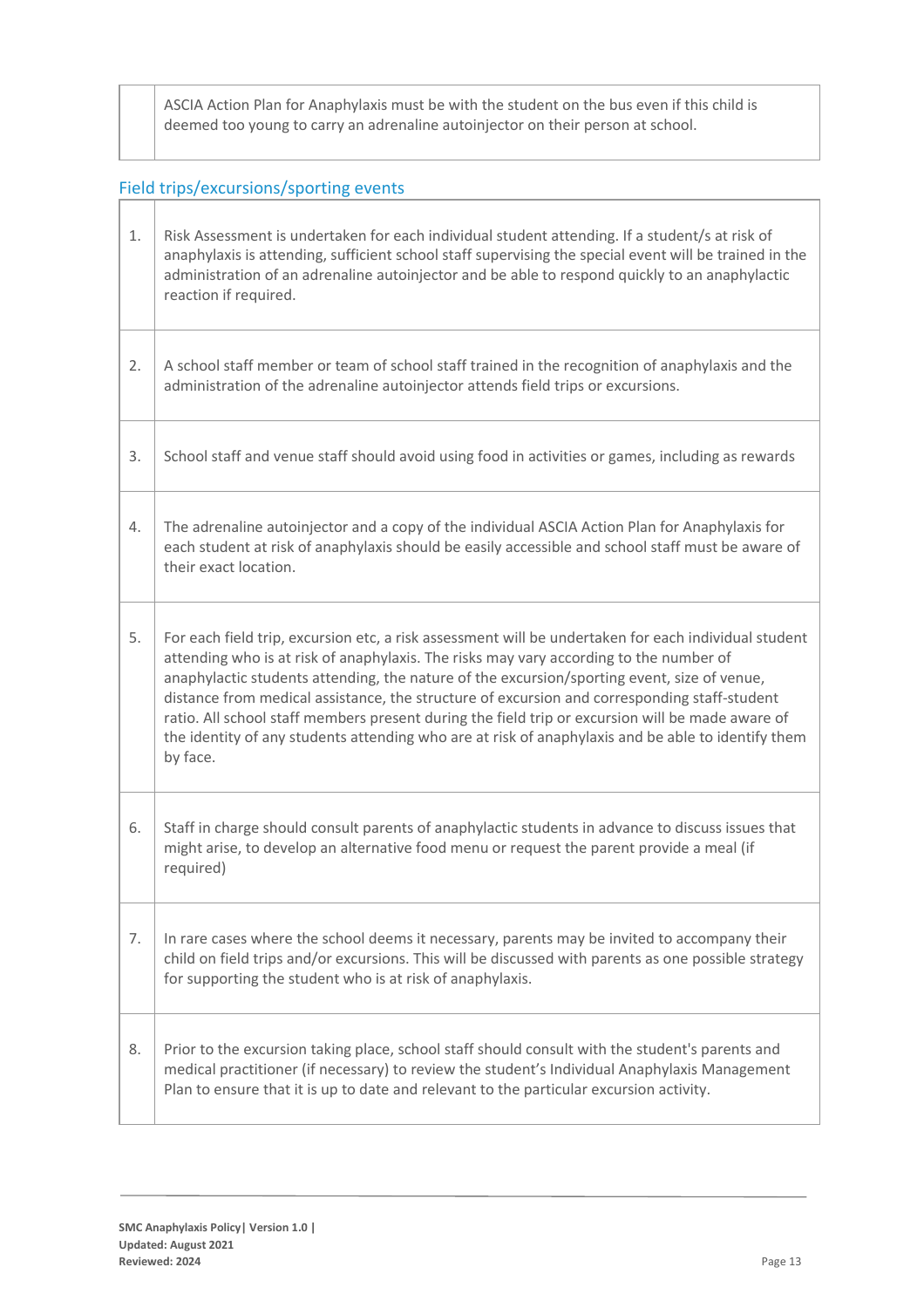9. If the field trip, excursion or special event is being held at another school then that school should be notified ahead of time that a student at risk of anaphylaxis will be attending, and appropriate risk minimisation strategies discussed ahead of time so that the roles and responsibilities of the host and visiting school are clear. Students at risk of anaphylaxis should take their own adrenaline autoinjector with them to events being held at other schools.

## Camps or Remote Settings

| 1. | Prior to engaging a camp owner/operator's services St Mary's College will make enquiries as to<br>whether the operator can provide food that is safe for any anaphylactic students that may be<br>attending. If a camp owner/operator/camp cook cannot provide this confirmation in writing to<br>the school, St Mary's College will not sign any written disclaimer or statement from a camp<br>owner/operator that indicates that the owner/operator is unable to provide food which is safe<br>for students at risk of anaphylaxis. Where this attestation is not provided in writing, then the<br>school will strongly consider using an alternative service provider as a reasonable step in<br>discharging its duty of care to the student/s at risk of anaphylaxis due to food allergens. |
|----|--------------------------------------------------------------------------------------------------------------------------------------------------------------------------------------------------------------------------------------------------------------------------------------------------------------------------------------------------------------------------------------------------------------------------------------------------------------------------------------------------------------------------------------------------------------------------------------------------------------------------------------------------------------------------------------------------------------------------------------------------------------------------------------------------|
| 2. | St Mary's College will conduct a risk assessment and develop a risk management strategy for<br>any student/s at risk of anaphylaxis while they are on camp. This will be developed in<br>consultation with parents/carers of students at risk of anaphylaxis and camp owners/operators<br>prior to the camp's commencement.                                                                                                                                                                                                                                                                                                                                                                                                                                                                      |
| 3. | St Mary's College's staff will consult with the parents of students at risk of anaphylaxis and<br>where appropriate, the camp owner/operator to ensure that appropriate procedures are in<br>place to manage an anaphylactic reaction should it occur. If these procedures are deemed to<br>be inadequate, further discussions, planning and implementation will be undertaken in order<br>for the school to adequately discharge its non-delegable duty of care.                                                                                                                                                                                                                                                                                                                                |
| 4. | If St Mary's College has concerns about whether the food provided on a camp will be safe for<br>students at risk of anaphylaxis, it will raise these concerns with the camp owner/operator and<br>consider alternative means for providing food for those student/s at risk of anaphylaxis                                                                                                                                                                                                                                                                                                                                                                                                                                                                                                       |
| 5. | The use of substances containing known allergens should be avoided where possible                                                                                                                                                                                                                                                                                                                                                                                                                                                                                                                                                                                                                                                                                                                |
| 6. | Prior to the camp taking place school staff should consult with the student's parents to review<br>the Individual Anaphylaxis Management Plan/s to ensure that it is up to date and relevant to<br>the circumstances of the particular camp. Schools will seek parental support to advise students<br>with allergies to insects to wear closed shoes and long-sleeved garments when outdoors and<br>encouraged them to stay away from water or flowering plants.                                                                                                                                                                                                                                                                                                                                 |
| 7. | St Mary's College will ensure that the student's adrenaline autoinjector, Individual Anaphylaxis<br>Management Plan, including the ASCIA Action Plan for Anaphylaxis and a mobile phone are                                                                                                                                                                                                                                                                                                                                                                                                                                                                                                                                                                                                      |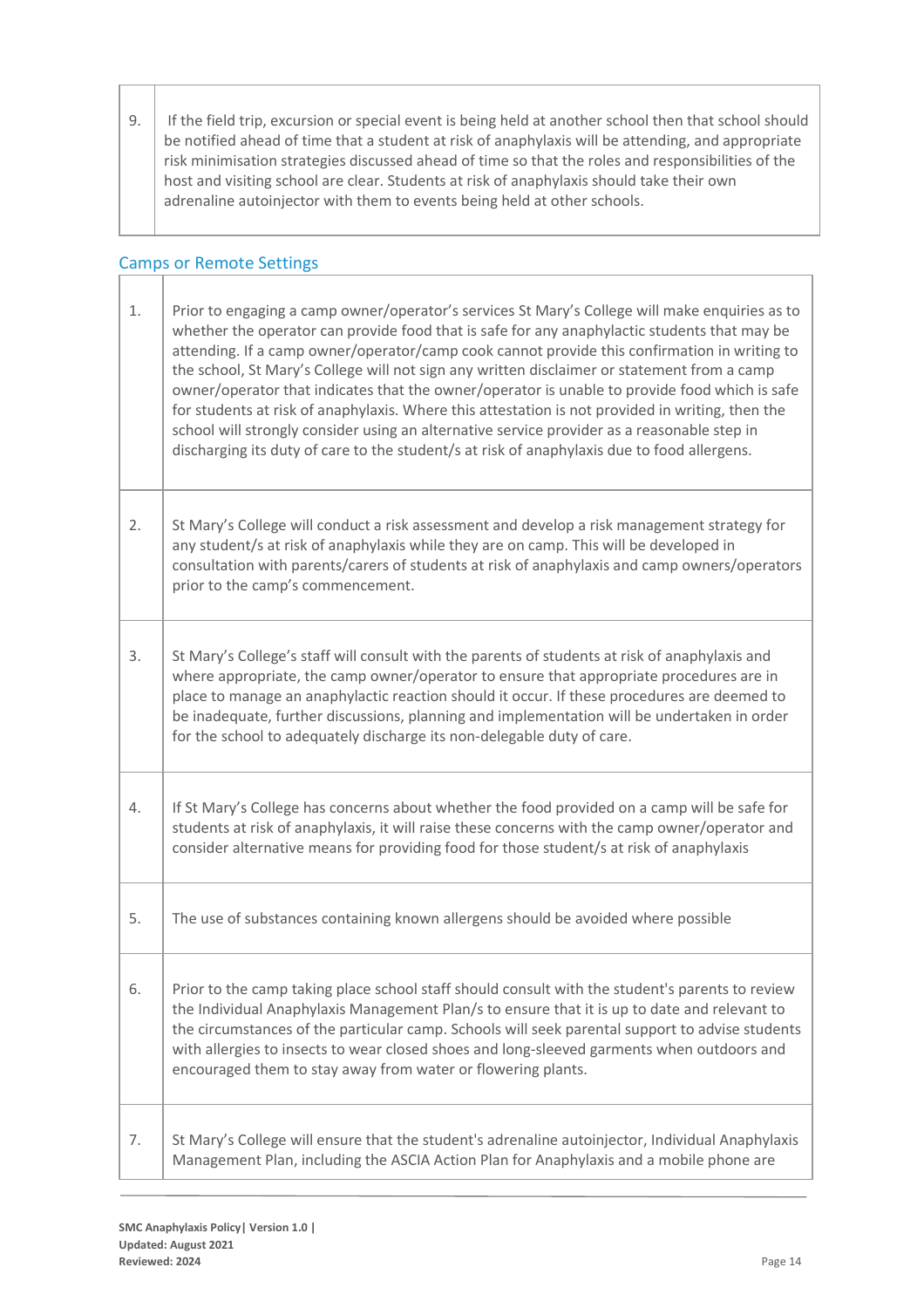|     | taken on camp. If mobile phone access is not available, an alternative method of<br>communication in an emergency will be considered, e.g. a satellite phone. All staff attending<br>camp should familiarise themselves with the students' Individual Anaphylaxis Management<br>Plans AND plan emergency response procedures for anaphylaxis prior to camp and be clear<br>about their roles and responsibilities in the event of an anaphylactic reaction.                                                                                                       |
|-----|-------------------------------------------------------------------------------------------------------------------------------------------------------------------------------------------------------------------------------------------------------------------------------------------------------------------------------------------------------------------------------------------------------------------------------------------------------------------------------------------------------------------------------------------------------------------|
| 8.  | St Mary's College will conduct a risk assessment prior to excursions/school camps which will<br>include contact with local emergency services and hospitals well before the camp to provide<br>details of any medical conditions of students, location of camp and location of any off-camp<br>activities. Contact details of emergency services will be available for school staff as part of the<br>emergency response procedures developed for the camp. Camp activities will be reviewed to<br>avoid activities that use known allergens (cooking, craft etc) |
| 9.  | Autoinjectors should remain close to the students and staff must be aware of its location at all<br>times.                                                                                                                                                                                                                                                                                                                                                                                                                                                        |
| 10. | General use Autoinjectors will be included in camp first aid kits as a back-up device in the<br>event of an emergency.                                                                                                                                                                                                                                                                                                                                                                                                                                            |
| 11. | Staff will consider exposure to allergens when students are consuming food during travel on<br>bus/plane/etc. and whilst in cabins/tents/dormitories/etc.                                                                                                                                                                                                                                                                                                                                                                                                         |

# Overseas Travel

| 1. | Strategies used will be similar to those for camps/remote settings and St Mary's College will<br>involve parents in discussions regarding risk management well in advance.                                                                                                                                                                                                                                                                                                                                                                                                                                                                                                             |  |
|----|----------------------------------------------------------------------------------------------------------------------------------------------------------------------------------------------------------------------------------------------------------------------------------------------------------------------------------------------------------------------------------------------------------------------------------------------------------------------------------------------------------------------------------------------------------------------------------------------------------------------------------------------------------------------------------------|--|
| 2. | Potential risks at all stages of overseas travel will be considered. Potential risks include:<br>travel to/from airport/port<br>$\bullet$<br>travel to/from Australia<br>$\bullet$<br>various accommodation venues<br>$\bullet$<br>all towns and venues visited, and sourced safe foods at all locations.<br>$\bullet$<br>The risk of cross contamination of food will be assessed including:<br>exposure to food of other students,<br>$\bullet$<br>hidden allergens in foods,<br>$\bullet$<br>whether the table and surfaces will be adequately cleaned to prevent reaction,<br>$\bullet$<br>whether the other students are able to wash their hands when handling food<br>$\bullet$ |  |
| 3. | St Mary's College will assess where each of these risks can be managed using minimisation<br>strategies such as the following: Translation of student's Individual Anaphylaxis Management<br>Plan and ASCIA Action Plan into the local language, sourcing safe food, obtaining names, address                                                                                                                                                                                                                                                                                                                                                                                          |  |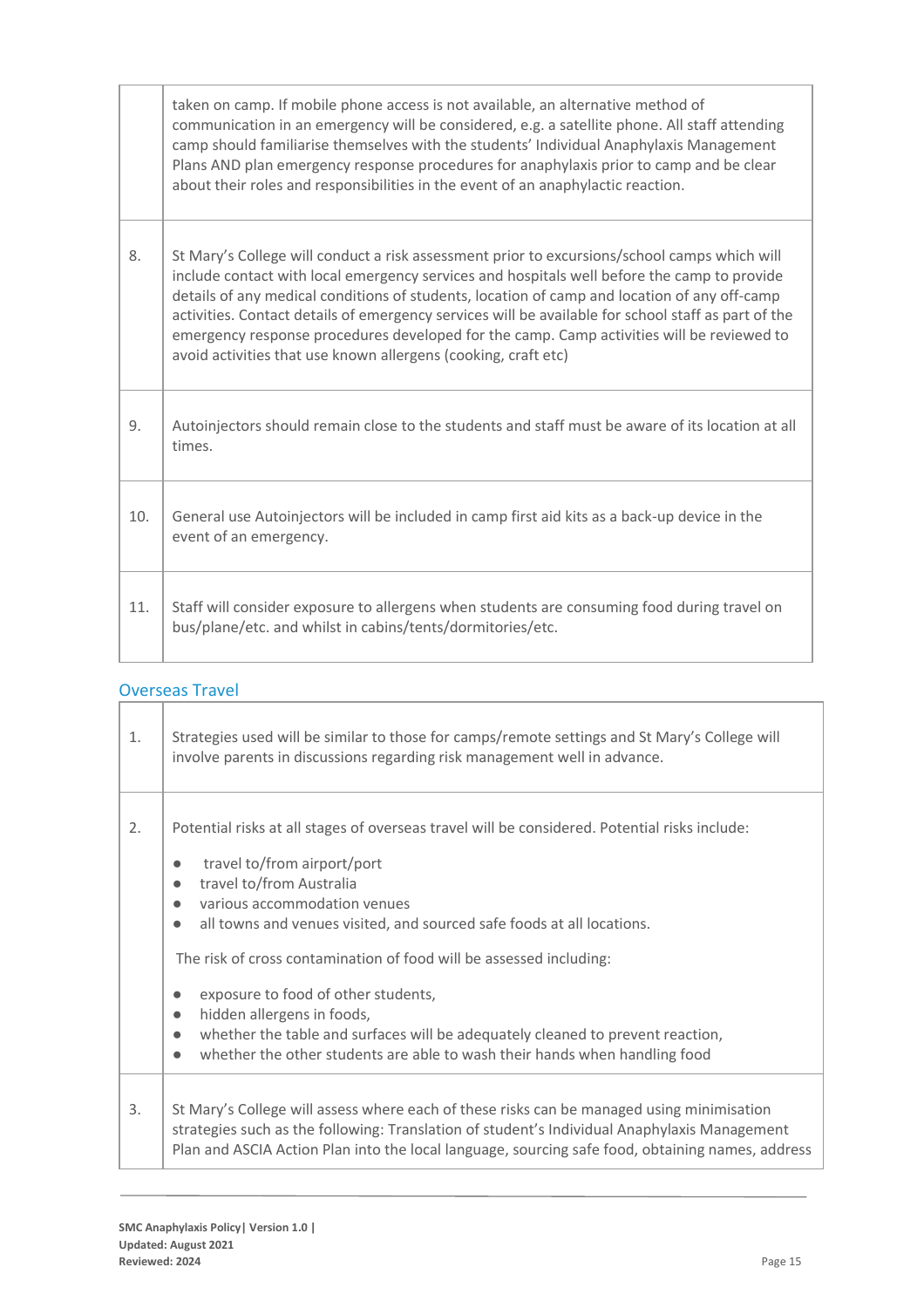|    | and contact details of the nearest hospital and medical practitioners at each location that may<br>be visited, obtaining emergency contact details, seeking information about sourcing additional<br>autoinjectors if required in situ.                                                                                                                                                                                                                                                                                                                                                                                                                                                                                                                                                                                                                                                                                                                                                                                                                                                                                                                                                       |  |
|----|-----------------------------------------------------------------------------------------------------------------------------------------------------------------------------------------------------------------------------------------------------------------------------------------------------------------------------------------------------------------------------------------------------------------------------------------------------------------------------------------------------------------------------------------------------------------------------------------------------------------------------------------------------------------------------------------------------------------------------------------------------------------------------------------------------------------------------------------------------------------------------------------------------------------------------------------------------------------------------------------------------------------------------------------------------------------------------------------------------------------------------------------------------------------------------------------------|--|
| 4. | Details of travel insurance, including contact details for the insurer, will be recorded. It will be<br>determined how any costs associated with medication, treatment and/or alteration to the travel<br>plans as a result of an anaphylactic reaction can be paid.                                                                                                                                                                                                                                                                                                                                                                                                                                                                                                                                                                                                                                                                                                                                                                                                                                                                                                                          |  |
| 5. | The school will plan for appropriate supervision of students at risk of anaphylaxis at all times<br>including: provision of sufficient supervising staff who have been trained in Anaphylaxis<br>Management, sufficient supervision of at risk students particularly during meal times, when<br>taking medication or engaged in activities where there may be added exposure to potential<br>allergens, provision of adequate supervision of any affected student(s) requiring medical<br>treatment and other students, staff/students ratios can be maintained, including in the event of<br>an emergency where students may need to be separated.                                                                                                                                                                                                                                                                                                                                                                                                                                                                                                                                           |  |
| 6. | The School's Emergency Response Procedure will be determined given local circumstances                                                                                                                                                                                                                                                                                                                                                                                                                                                                                                                                                                                                                                                                                                                                                                                                                                                                                                                                                                                                                                                                                                        |  |
| 7. | The school should reassess its emergency response procedures, and if necessary adapt them to<br>the particular circumstances of the overseas trip. Keep a record of relevant information such as<br>the following:<br>dates of travel<br>$\bullet$<br>name of airline, and relevant contact details<br>$\bullet$<br>itinerary detailing the proposed destinations, flight information and the duration of the<br>$\bullet$<br>stay in each location<br>hotel addresses and telephone numbers<br>$\bullet$<br>proposed means of travel within the overseas country<br>$\bullet$<br>list of students and each of their medical conditions, medication and other treatment (if<br>any)<br>emergency contact details of hospitals, ambulances, and medical practitioners in each<br>location<br>details of travel insurance<br>$\bullet$<br>plans to respond to any foreseeable emergency including who will be responsible for<br>$\bullet$<br>the implementation of each part of the plans<br>possession of a mobile phone or other communication device that would enable the<br>$\bullet$<br>school staff to contact emergency services in the overseas country if assistance is<br>required. |  |

## Work Experience

|  | St Mary's College will involve parents, the student and the work experience employer in        |
|--|------------------------------------------------------------------------------------------------|
|  | discussions regarding risk management prior to a student at risk of anaphylaxis attending work |
|  | experience. The employer and relevant staff must be shown the ASCIA Action Plan for            |
|  | Anaphylaxis and how to use the adrenaline autoinjector in case the work experience student     |
|  |                                                                                                |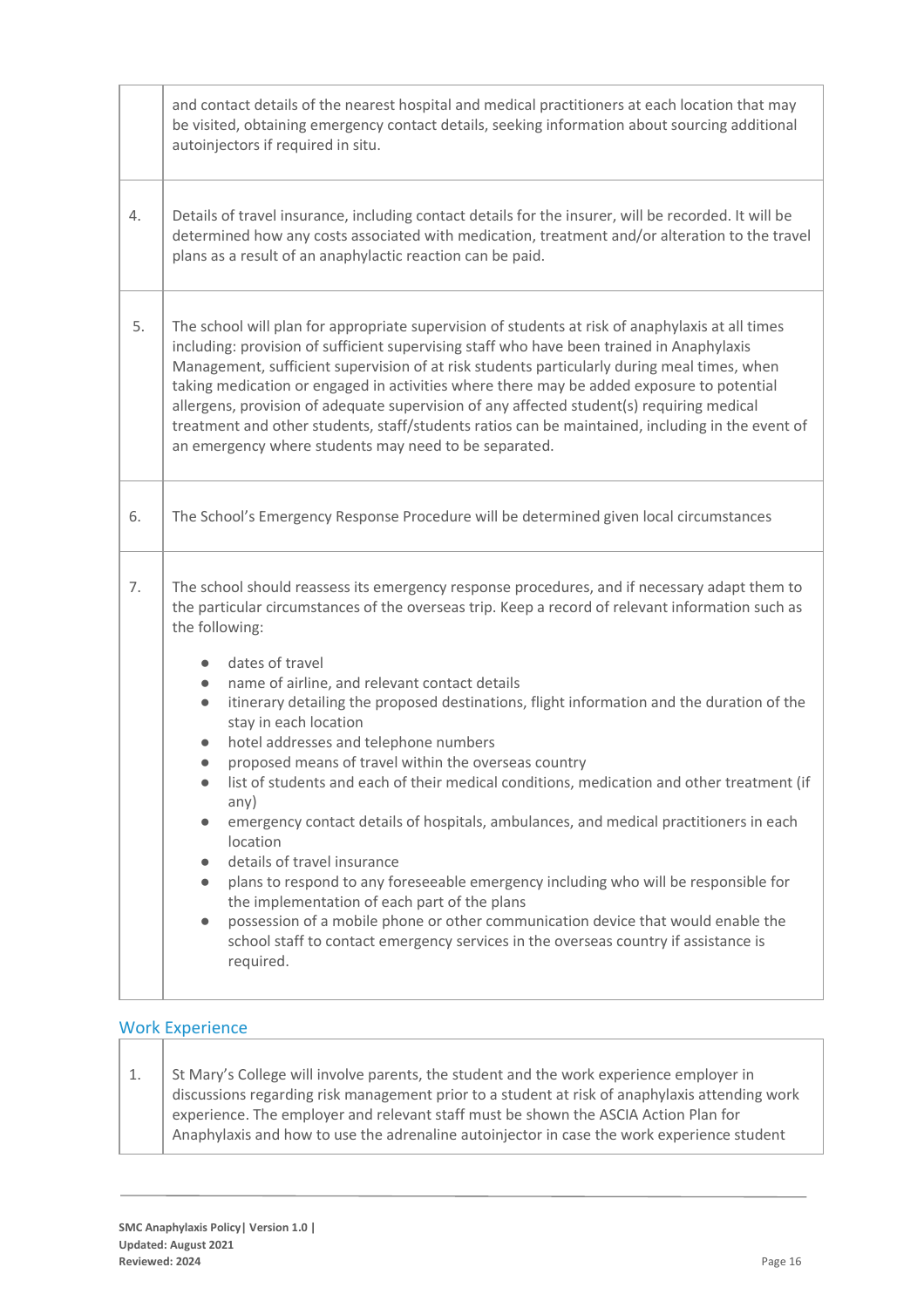shows signs of an allergic reaction whilst at work experience. It may be helpful for the teacher and the student to do a site visit before the student begins placement.

# Appendix B: Example Emergency Response to Anaphylactic Reaction Procedures

| <b>Emergency Response to anaphylactic reaction</b> |                                                                                                                                                                                                                                                                                                                                                                                                                                           |  |
|----------------------------------------------------|-------------------------------------------------------------------------------------------------------------------------------------------------------------------------------------------------------------------------------------------------------------------------------------------------------------------------------------------------------------------------------------------------------------------------------------------|--|
| In all situations                                  | 1. If safe to do so, lay the person flat, do not allow patient to stand or walk.                                                                                                                                                                                                                                                                                                                                                          |  |
|                                                    | 2. If breathing is difficult allow patient to sit<br>Be calm, reassuring<br>$\bullet$<br>Do not leave them alone<br>Seek assistance from another staff member or reliable student to<br>$\bullet$<br>locate the autoinjector or a general use autoinjector, and the<br>student's Individual Anaphylaxis Management Plan<br>If the student appears to be experiencing a first-time reaction,<br>$\bullet$<br>continue with steps $2 - 6$ . |  |
|                                                    | 3. Administer prescribed adrenaline autoinjector or EpiPen- note the time<br>given and retain used EpiPen to give ambulance paramedics                                                                                                                                                                                                                                                                                                    |  |
|                                                    | 4. Phone ambulance 000 (112 - mobile)                                                                                                                                                                                                                                                                                                                                                                                                     |  |
|                                                    | 5. If there is no improvement or severe symptoms progress, further<br>adrenaline doses may be given every five minutes (if another autoinjector<br>is available)                                                                                                                                                                                                                                                                          |  |
|                                                    | 6. Phone family/emergency contact                                                                                                                                                                                                                                                                                                                                                                                                         |  |
| If in doubt, give autoinjector.                    |                                                                                                                                                                                                                                                                                                                                                                                                                                           |  |

**If the student has not been previously diagnosed with an allergy or at risk of anaphylaxis but appears to be having a severe allergic reaction, follow Steps 2**–**6 above.**